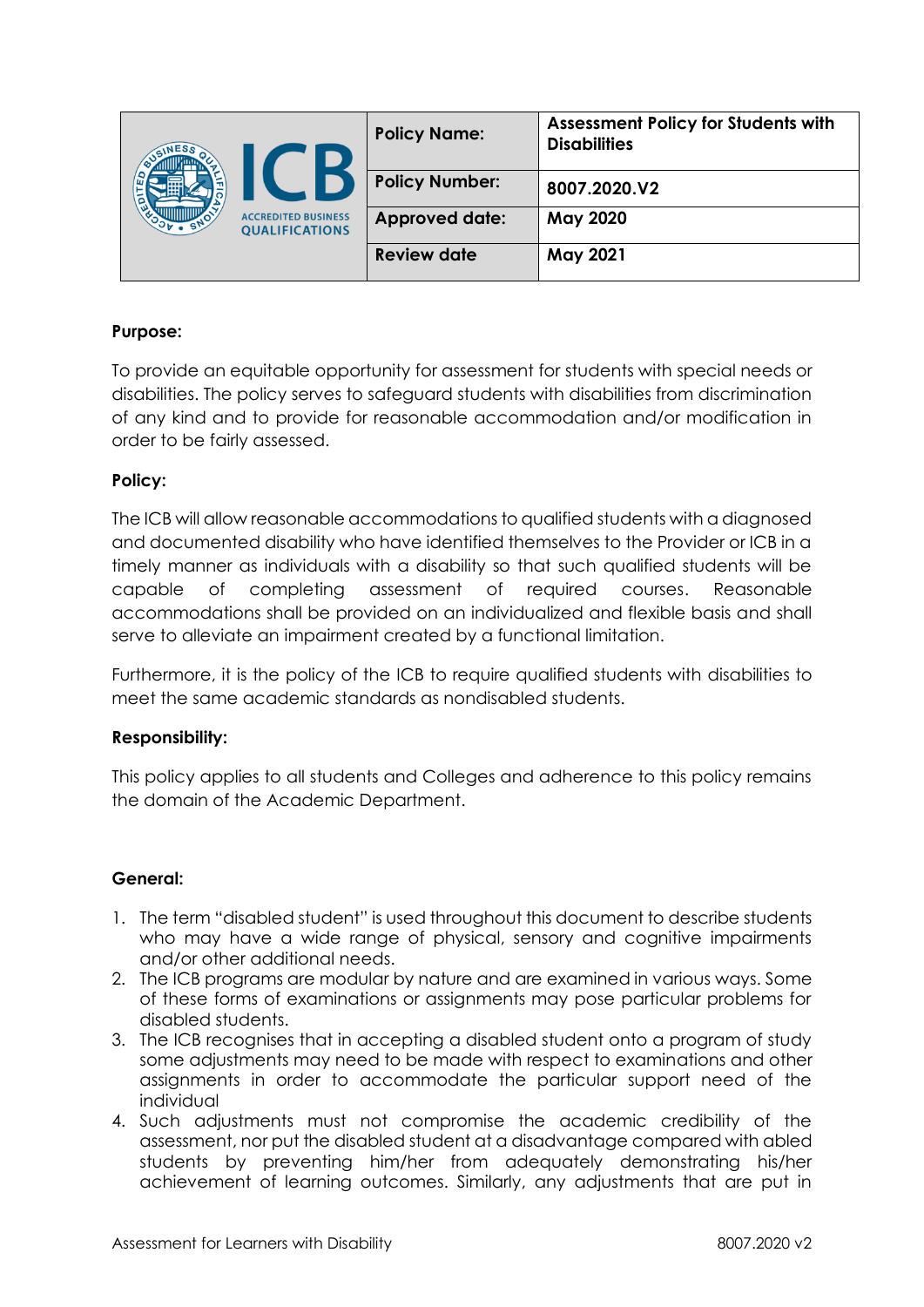place must not give the disabled student an unfair advantage over his/her abled peers.

- 5. Students requesting alternative exams arrangements should first discuss their individual needs with their providers who will then submit a request to the ICB together with any additional motivational documentation. Documentary evidence (medical or psychological) of the student's disability must be produced. This evidence should be no more than 12 months old at the time of the student making his/her initial application for alternative exam arrangements.
- 6. Students should apply for alternative exam procedures at least six weeks before the date of the exam. Late applications may not be accommodated due to the logistical complexities in making the necessary arrangements at short notice.
- 7. The ICB will advise the Provider concerned as well as the learner of the outcome of the application as well as what alternative exam arrangements can/should be made to accommodate the student's needs.
- 8. Where an allocation of extra time for ICB examinations has been detailed, this will normally be 15 minutes per hour (or 25%) unless a different amount is deemed necessary on the basis of independent evidence in individual circumstances.
- 9. In cases where an allocation of extra time for ICB examinations is the only requirement, the necessary arrangements will be made with the examination venue or College in accordance with the guidelines.
- 10. In other cases, the student's provider will make the necessary arrangements taking guidance from the ICB as appropriate. The Provider will make arrangements for the invigilation of the ICB examinations involving the learner and supply the names of the invigilators to the ICB's Quality Assurance Manager. A disabled student's helper may not act as an invigilator.
- 11. It will be the responsibility of the invigilators to ensure that the ICB examinations involving disable students are conducted in accordance with agreed alternative arrangements, including the allocation of extra time and that as far as possible in other respects the usual rules for the conduct of examinations is observed.
- 12. Any variations in the above procedures should be approved in advance by the ICB.
- 13. If a student feels that in the event his/her individual needs have not been satisfactorily accommodated in the examination process, he/she is advised to submit a second request for examination arrangements to be considered. The decision of this appeal will be final and no further requests will be considered.
- 14. Where students have received academic support due to disability (including in the examination process) this will not be indicated on the academic transcript or qualification certificate.
- 15. The student is responsible for the arrangement of any additional support that is required in terms of this policy relating to venue hire, invigilators and scribes. In addition, any cost related to the implementation of this policy for students, will be carried by the student.
- 16. If a student has a disability and does not disclose this to the ICB prior to the conduct of the assessment, the student cannot request special arrangements post assessment in so far as marking and conduct of examinations is concerned.

#### **Possible Special Examination Arrangements and associated processes:**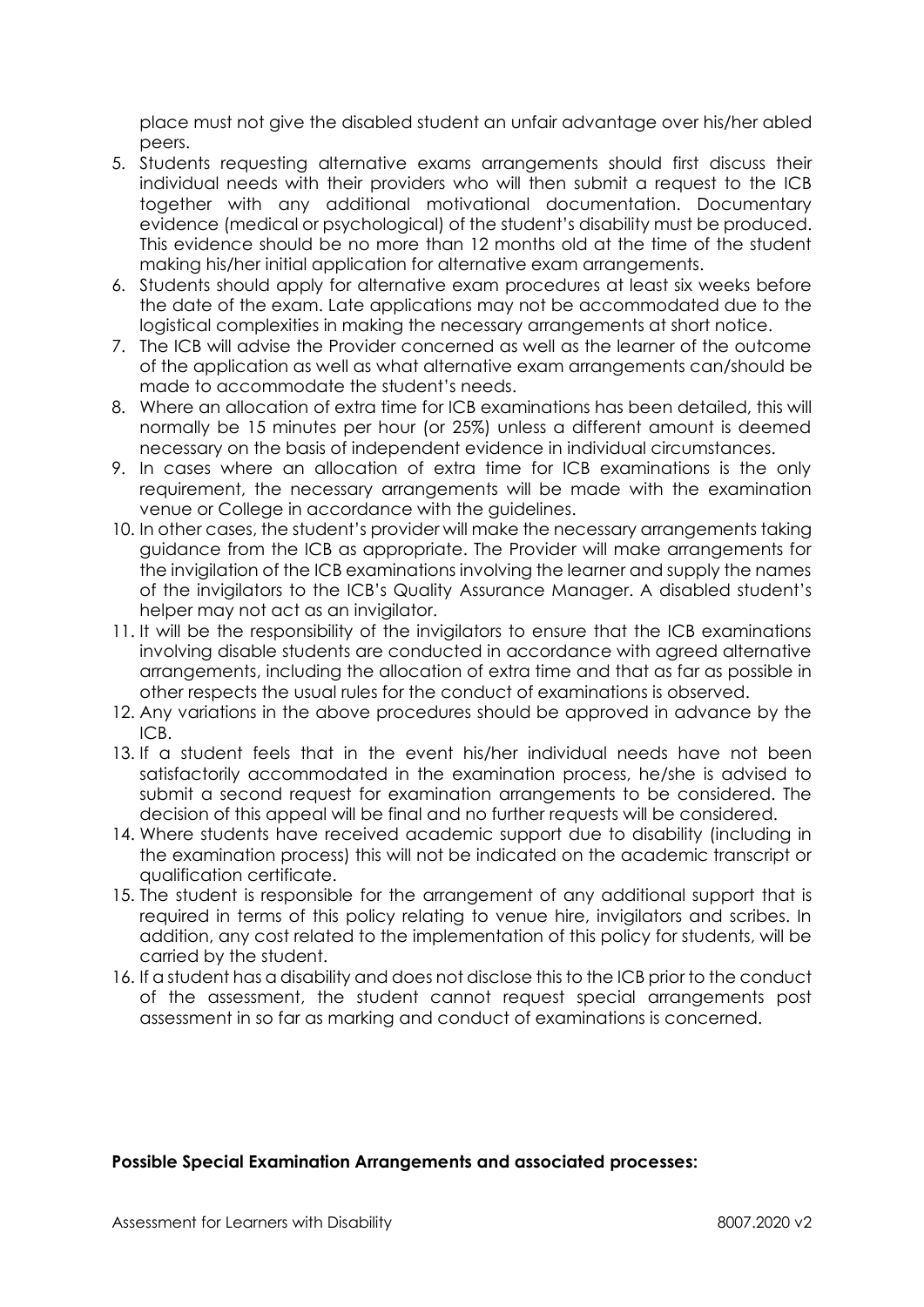# **Special Examination sitting arrangements**

- 1. Where additional time is indicated in the student's Educational Psychology report, 25 % additional time is the standard allocation.
- 2. Exceptionally, more time, in addition to the 25 % may be recommended and arranged for individuals.
- 3. Students requiring extra time should ordinarily sit their examinations in a separate room to the main body of students.
- 4. Where more than 25 % additional time is recommended for a student, the College will make arrangements for the examination room.
- 5. Students who have 25 % additional time will sit their examinations in the central extra-time venue.
- 6. It is important that Providers remember that where extra time is a recommendation for students this should be allocated for class tests as well as more formal examinations. A separate room may be allocated in these circumstances.
- 7. Where the recommendation is that students be permitted to use a scribe, or a reader, the standard allocation of extra time should still apply.
- 8. Students who are identified as having a specific learning difficulty should be permitted to use coloured overlays in examinations where this is recommended in their assessment of support needs.

#### **Assignment content and completion**

The use of subheadings and bullet points should be permissible for all learners, and this fact should be brought to the attention of the students. Where the ability to structure an essay or reports is part of the assignment and the use of bullet points would be acceptable then this should be clearly detailed in the information given to learners when the work is set.

Students who have been identified by the ICB as having a specific learning difficulty should have the option of using a sticker, or some other way of identifying themselves on the examination papers. It is accepted that such learners would have to waive their right to anonymity.

For learners who have specific learning difficulty, spelling and grammar that does not affect the clarity of the writing should not be penalised, however the ICB will deduct a 5% maximum from any students result for poor spelling and grammar that affects the clarity of the writing. Students who have dyslexia should have the work marked out of 95 % (i.e. 100 minus the 5 %) and then their mark scaled up to produce a mark out 100%.

Where students have a scribe in the examination, allowances for poor spelling and grammar do not apply. Spelling and grammar that affects the clarity of the writing should be treated in the same way for all students.

#### **Coursework**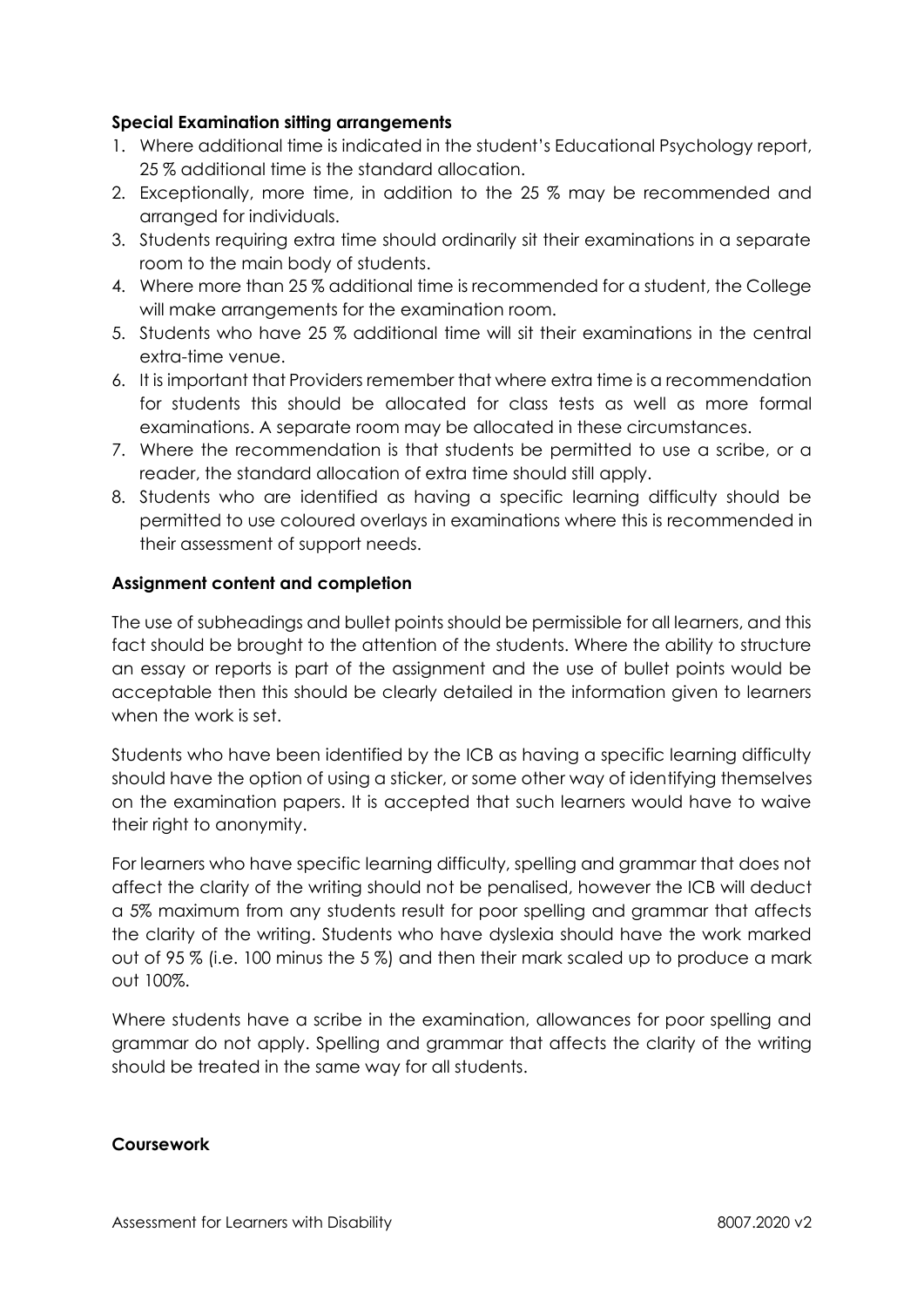All students should meet specified deadlines. However, exceptionally, the College may allow an extension to a deadline. This should be done in conjunction with the ICB and approved by the Head of the Provider concerned.

Early identification of students who are experiencing difficulties that may be dyslexia – related is desirable and providers should endeavour to refer learners to the ICB at the earliest opportunity. All students should be made aware of the demands of work required in subsequent years of the program (e.g. dissertation; final year project) so that any student who has difficulty with the written/organisational element of their studies has ample time to seek support.

# **Specific Learning Difficulties**

It is not possible to detail all the arrangements that may be required by students with every disability. This policy focuses on the most common disabilities encountered but all students who have a disability are given due consideration to having their examination needs accommodated. Each student is considered on an individual basis.

# **Visually impaired Students**

Not all students who have loss of sight require the same adjustments to the examination process. Not all students are braille users and many will prefer to have the material presented in large print. Students may be permitted to present or request material in large print. They may be permitted to undergo formal examination: -

- a. In a separate room
- b. Using an amanuensis (scribe) or reader
- c. With the addition of extra time

# **Hearing impaired Students**

Students who have a hearing loss, written and spoken language can cause significant problems due to a delay in acquiring language in early childhood. This can manifest itself in the learner having a limited vocabulary, poor grammar and syntax, and a general inadequate language comprehension. Care must be taken to ensure that learners are not penalised in the examination process by the use of overly complicated language and some adaptation of the "carrier" or non-technical language may be required.

Students many be permitted: -

- 1. To have the examination paper overwritten to modify the carrier language (this must be undertaken by a suitably qualified person i.e. teacher of a hearingimpaired student)
- 2. To have questions communicated in sign language
- 3. To have questions communicated by oral rephrasing
- 4. To have questions communicated by lip speaking
- 5. To sit the examination in a separate room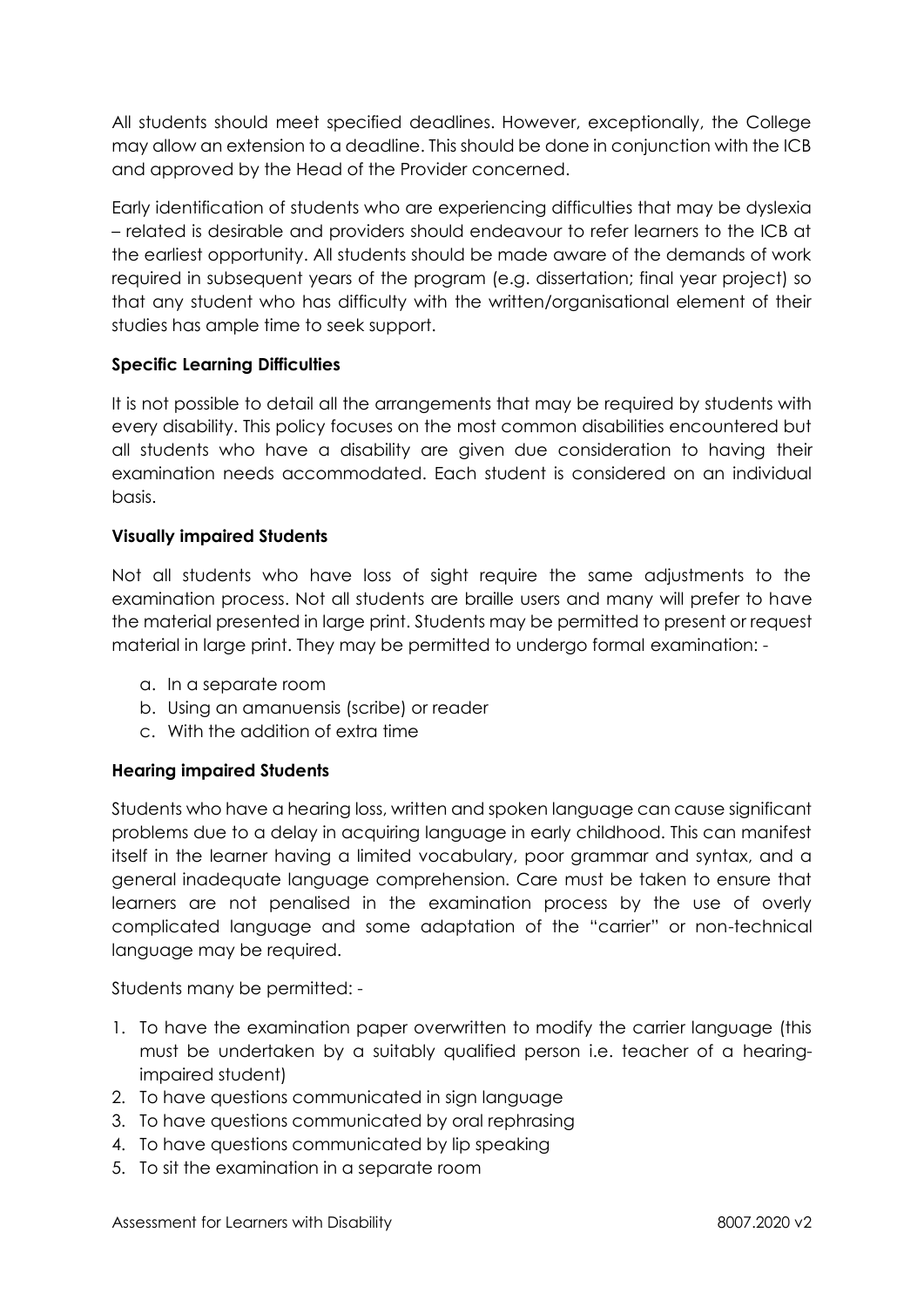#### 6. To have extra time

#### **Students with physical disabilities**

Students with physical disabilities will have difficulties in accessing examination venues or have difficulties in using traditional (pen/paper) methods of sitting the examination. The students may be permitted to:-

- 1. Use a reader or amanuensis
- 2. Sit the exam in a separate room
- 3. To have extra time

#### **Students with dyslexia**

Students with dyslexia may experience difficulties in auditory and/or visual processing of information, or they may have weaknesses in memory skills and difficulties in organising information. They may also experience difficulties affecting handwriting (which may be slow or illegible) and difficulties in spelling; reading and sequencing information. These difficulties may result in them having significant difficulties in expressing themselves in writing. Exam papers for students with dyslexia are written in Arial 12 pt. font with 1.5 line spacing and a ragged right-hand margin. These students may be permitted: -

- 1. To use electronic spellcheckers or dictionaries
- 2. To use coloured overlays
- 3. The use of an amanuensis or reader
- 4. To mark the answers to multiple choice questions on the question paper rather that the answer sheet
- 5. To have extra time

# **Students with disabilities not listed**

Students with disabilities will be offered flexibility in the examination process. Many of the alternative examination procedures already detailed are beneficial to students with other disabilities. Each application for alternative examination procedures will be considered on an individual basis to ensure that the student is not disadvantaged in the examination process. For many students the effects of stress will be a key factor to consider, whilst for others the effects of medication may need to be taken into account. The allocation of extra time or the use of a separate venue in which to undergo the assessment, will be key to resolving the examination needs of students with a wide range of disabilities. For certain individuals rest breaks during formal examinations will be beneficial and considered if required by the student.

#### **Online Exams**

The provisions of this policy are applicable to both physical and online based exams.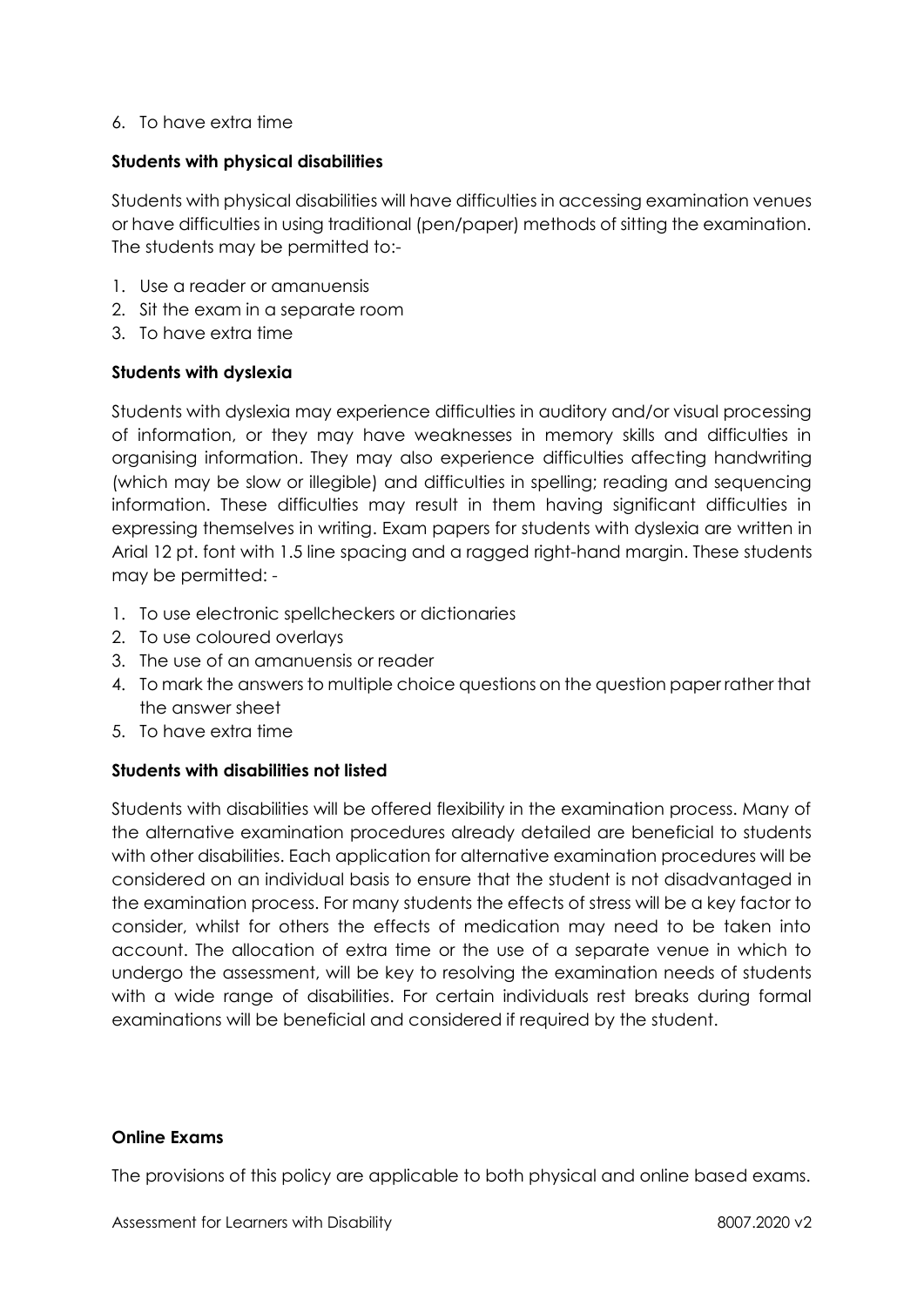- 1. The ICB recognises that in accepting a disabled student onto a program of study some adjustments may need to be made with respect to examinations and other assignments in order to accommodate the particular support need of the individual
- 2. Such adjustments must not compromise the academic credibility of the assessment, nor put the disabled student at a disadvantage compared with abled students by preventing him/her from adequately demonstrating his/her achievement of learning outcomes. Similarly, any adjustments that are put in place must not give the disabled student an unfair advantage over his/her abled peers.
- 3. Students requesting alternative exams arrangements should first discuss their individual needs with their providers who will then submit a request to the ICB together with any additional motivational documentation. Documentary evidence (medical or psychological) of the student's disability must be produced. This evidence should be no more than 12 months old at the time of the student making his/her initial application for alternative exam arrangements.
- 4. Students should apply for alternative exam procedures at least six weeks before the date of the exam. Late applications may not be accommodated due to the logistical complexities in making the necessary arrangements at short notice.
- 5. The ICB will advise the Provider concerned as well as the learner of the outcome of the application as well as what alternative exam arrangements can/should be made to accommodate the student's needs.
- 6. Students will have an opportunity to take a practice test prior to the day of their exam

# **Online Exam Methodology**

In deciding whether an adjustment for a student with disability is reasonable, all relevant circumstances and information should be taken into account, including the:

- 1. Impact of the disability on the student's learning, participation and independence;
- 2. Views of the student with disability, or their associate, about their preferred adjustment
- 3. Impact of the adjustment on relevant parties, such as other students, staff members, the student's family and the provider;
- 4. Costs and benefits of making the adjustment; and
- 5. Need to maintain the essential requirements or academic integrity of the course or program.

Considering reasonable adjustments in the online learning environment cannot occur without first examining the content and usability of online learning environments for all students and disability types. In determining whether the online content is accessible to all students, our Academic team looked at the three principles of Universal [Web](https://www.w3.org/TR/UNDERSTANDING-WCAG20/intro.html)  [Content Accessibility Guidelines.](https://www.w3.org/TR/UNDERSTANDING-WCAG20/intro.html) The three Principles are: